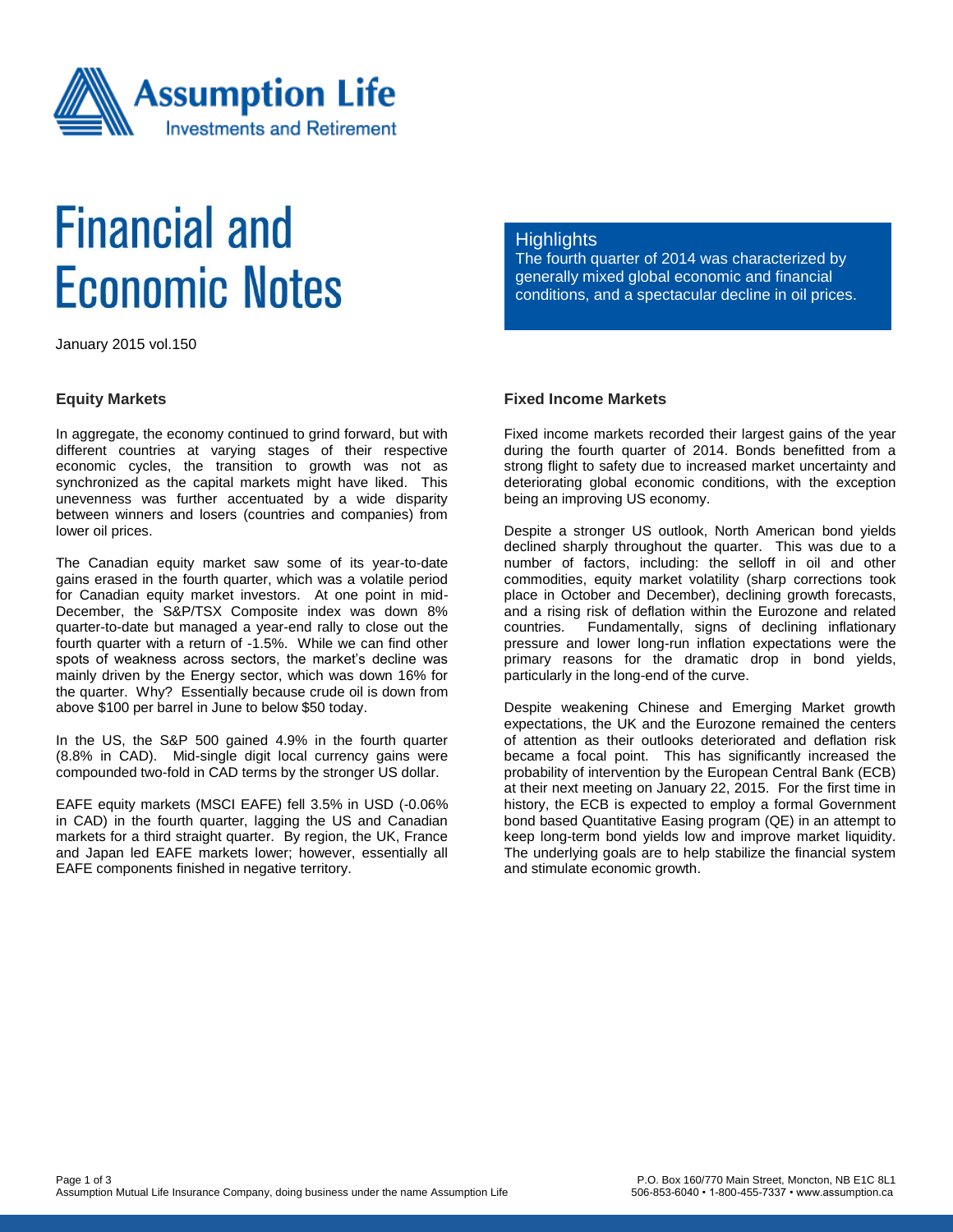

# **Financial and Economic Notes**

# **Assumption Life Investment Funds**

Applicable for Registered Pension Plan clients only

### **Gross returns as of December 31, 2014**

| <b>FUNDS</b>                               | 1 MTH<br>% | <b>YTD</b><br>% | 1 year<br>%       | 2 years<br>%     | 3 years<br>%     | 4 years<br>%     | 5 years<br>%     |  |  |  |  |
|--------------------------------------------|------------|-----------------|-------------------|------------------|------------------|------------------|------------------|--|--|--|--|
| <b>ASSUMPTION / LOUISBOURG FUNDS</b>       |            |                 |                   |                  |                  |                  |                  |  |  |  |  |
| <b>Balanced Fund - RPP</b>                 | $-0.1$     | 9.0             | 9.0               | 12.2             | 9.9              | 7.5              | 7.7              |  |  |  |  |
| Multi-Index                                | 0.1        | 10.9            | 10.9              | 12.0             | 10.5             | 7.8              | 8.2              |  |  |  |  |
| <b>Canadian Dividend Fund</b>              | $-2.5$     | 2.0             | 2.0               | 10.9             | 11.3             | 7.8              | 10.0             |  |  |  |  |
| S&P / TSX Index                            | $-0.4$     | 10.6            | 10.6              | 11.8             | 10.2             | 5.2              | 7.5              |  |  |  |  |
| <b>U.S. Equity Fund (\$CAN)</b>            | 1.7        | 23.7            | 23.7              | 36.8             | 22.8             | 19.4             | 16.3             |  |  |  |  |
| S&P 500 Index (\$ CAN)                     | 1.3        | 23.9            | 23.9              | 32.3             | 25.8             | 20.0             | 17.8             |  |  |  |  |
| <b>Money Market Fund</b>                   | 0.1        | 0.8             | 0.8               | 0.8              | 0.8              | 0.8              | 0.8              |  |  |  |  |
| SCM 91 Day T-Bills                         | 0.1        | 0.9             | 0.9               | 1.0              | 1.0              | 1.0              | 0.9              |  |  |  |  |
| <b>Canadian Equity Fund</b>                | $-2.7$     | 0.2             | 0.2               | 7.6              | 7.7              | 2.5              | 4.4              |  |  |  |  |
| S&P / TSX Index                            | $-0.4$     | 10.6            | 10.6              | 11.8             | 10.2             | 5.2              | 7.5              |  |  |  |  |
| <b>Fixed Income Fund</b>                   | 0.4        | 8.3             | 8.3               | 3.9              | 3.9              | $\overline{5.3}$ | $\overline{5.7}$ |  |  |  |  |
| <b>SCM Universe Bond Index</b>             | 0.6        | 8.8             | 8.8               | $\overline{3.7}$ | $\overline{3.7}$ | 5.1              | 5.5              |  |  |  |  |
| <b>Growth Portfolio</b>                    | $-0.2$     | 9.1             | 9.1               | 17.9             | 14.4             | n/a              | n/a              |  |  |  |  |
| Multi-Index                                | $-0.4$     | 11.2            | 11.2              | 16.1             | 13.9             | n/a              | n/a              |  |  |  |  |
| <b>Balanced Growth Portfolio</b>           | $-0.1$     | 8.8             | 8.8               | 15.3             | 12.4             | n/a              | n/a              |  |  |  |  |
| Multi-Index                                | $-0.2$     | 10.5            | 10.5              | 13.0             | 11.4             | n/a              | n/a              |  |  |  |  |
| <b>Balanced Portfolio</b>                  | 0.1        | 9.1             | 9.1               | 11.9             | 10.2             | n/a              | n/a              |  |  |  |  |
| Multi-Index                                | 0.1        | 9.8             | 9.8               | 9.8              | 8.8              | n/a              | n/a              |  |  |  |  |
| <b>Conservative Portfolio</b>              | $-0.3$     | 7.8             | 7.8               | 7.6              | 7.0              | n/a              | n/a              |  |  |  |  |
| Multi-Index                                | 0.3        | 9.0             | 9.0               | 6.6              | 6.1              | n/a              | n/a              |  |  |  |  |
| <b>Small Cap. Canadian Equity Fund</b>     | 0.1        | $-0.5$          | $-0.5$            | 11.0             | 7.4              | 3.1              | 9.5              |  |  |  |  |
| <b>BMO NB Small Cap Weighted Index</b>     | $-0.3$     | $-2.3$          | $-2.3$            | 2.5              | 0.9              | $-3.7$           | $\overline{3.0}$ |  |  |  |  |
| <b>TSX Momentum</b>                        | 0.5        | 0.7             | 0.7               | 13.4             | 9.2              | 1.9              | 6.8              |  |  |  |  |
| S&P / TSX Index                            | $-0.4$     | 10.6            | 10.6              | 11.8             | 10.2             | 5.2              | 7.5              |  |  |  |  |
| <b>FIDELITY FUNDS</b>                      |            |                 |                   |                  |                  |                  |                  |  |  |  |  |
| <b>Canadian Opportunities Fund</b>         | 3.3        | 11.9            | 11.9              | 15.3             | 14.3             | 8.2              | 11.9             |  |  |  |  |
| S&P / TSX Small and Mid Cap Combined Index | 0.2        | 5.7             | 5.7               | 8.9              | 7.5              | $\overline{3.5}$ | 8.3              |  |  |  |  |
| <b>True North Fund</b>                     | 1.4        | 16.1            | 16.1              | 20.6             | 17.2             | 10.9             | 11.7             |  |  |  |  |
| S&P / TSX Index                            | $-0.4$     | 10.6            | 10.6              | 11.8             | 10.2             | 5.2              | 7.5              |  |  |  |  |
| <b>Overseas Fund</b>                       | $-1.3$     | 7.1             | 7.1               | 15.9             | 16.4             | 8.4              | 8.2              |  |  |  |  |
| MSCI EAFE Index                            | $-1.9$     | 3.7             | 3.7               | 16.5             | 16.0             | 8.8              | 7.5              |  |  |  |  |
| <b>Europe Fund</b>                         | $-2.7$     | $-1.6$          | $-1.6$            | 15.0             | 19.2             | 10.5             | 10.2             |  |  |  |  |
| <b>MSCI</b> Europe Index                   | $-2.8$     | 2.3             | 2.3               | 16.9             | 16.8             | $\overline{9.8}$ | 7.4              |  |  |  |  |
| <b>American Disciplined Equity Fund</b>    | 1.8        | 24.5            | 24.5              | 33.3             | 26.1             | 18.4             | 17.0             |  |  |  |  |
| S&P 500 Index (\$CAN)                      | 1.3        | 23.9            | 23.9              | 32.3             | 25.8             | 20.0             | 17.8             |  |  |  |  |
| <b>NorthStar Fund</b>                      | 0.3        | 16.2            | 16.2              | 31.8             | 24.3             | 15.6             | 15.3             |  |  |  |  |
| <b>MSCI World Index</b>                    | $-0.1$     | 14.4            | 14.4              | 24.4             | 20.6             | 14.1             | 12.5             |  |  |  |  |
| <b>Monthly Income Fund</b>                 | 0.3        | 10.5            | 10.5              | 12.3             | 11.3             | 10.6             | 11.3             |  |  |  |  |
| Multi-Index                                | 0.1        | 10.9            | 10.9              | 12.0             | 10.5             | 7.8              | 8.2              |  |  |  |  |
| <b>Canadian Asset Allocation Fund</b>      | $-0.3$     | 12.3            | $\overline{12.3}$ | 12.4             | 9.9              | 6.5              | 7.6              |  |  |  |  |
| Multi-Index                                | 0.1        | 10.9            | 10.9              | 12.0             | 10.5             | 7.8              | 8.2              |  |  |  |  |
| <b>Far East Fund</b>                       | $-0.9$     | 10.5            | 10.5              | 12.5             | 15.8             | n/a              | n/a              |  |  |  |  |
| MSCI AC FE ex Jap (G)                      | $-0.1$     | 12.8            | 12.8              | 11.9             | 14.5             | n/a              | n/a              |  |  |  |  |